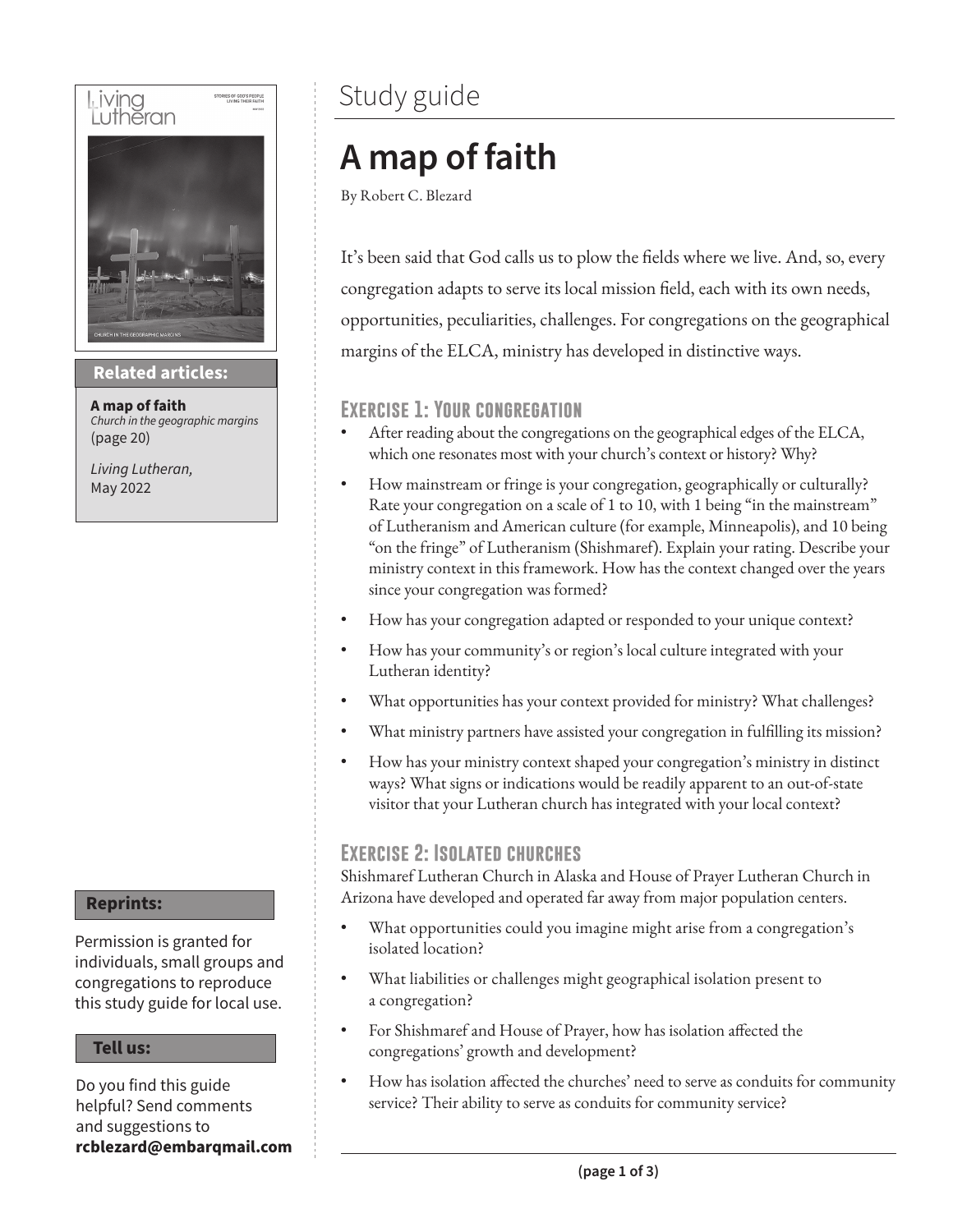

#### **Contact us:**



8765 W. Higgins Rd. Chicago, IL 60631 (800) 638-3522, ext. 2540 **livinglutheran@elca.org livinglutheran.org**

*Living Lutheran* is the magazine of the Evangelical Lutheran Church in America.



**Evangelical Lutheran Church in America** God's work. Our hands.

## Study guide: **A map of faith***continued*

- How might isolation and a unique culture assist the churches in bringing people together to form a faith community?
- What challenges of geographical isolation does your congregation contend with, or has contended with in the past? How does/did your congregation cope?

#### **Exercise 3: Local context**

While retaining a core identity as Lutherans, ELCA churches naturally adapt to the customs, languages, histories, experiences and worldviews of the communities and regions they serve. So, for example, while they are both ELCA congregations, a church in Manhattan will naturally have a different way of being than a congregation in a Nebraska farming community. And both will be different from an ELCA congregation serving a Spanish-speaking community.

- How might local customs, beliefs and worldview provide unique cultural opportunities for a Lutheran church? How might they present challenges?
- Can you think of a cultural context where Lutheranism just would not fit? Explain.
- How has each of the congregations profiled in the article adapted to their local contexts? How is their context reflected in the congregations' unique ways of being and outlook?
- Shishmaref and House of Prayer both serve communities of people rooted in Indigenous North America. How has Alaska Native and Native American ancestry, respectively, shaped those congregations? What opportunities and challenges have the congregations experienced?
- Lutheran Church of Honolulu serves a diverse multicultural population on a geographically remote tourist paradise, where extreme wealth and poverty coexist. What opportunities and challenges would arise from their mission context? How has their context shaped their congregational identity?
- In establishing or maintaining ministry, how has your congregation adapted to local customs, beliefs, languages or lifestyle?

#### **Exercise 4: Lutheran identity**

Grace Lutheran Church in Mississippi faces isolation of another kind. It is like a cork of Lutheranism bobbing in a sea of Roman Catholic, Methodist, Episcopal and Southern Baptist churches. As a result, Grace works hard to proclaim its distinctive identity.

- In Grace's context, what difficulties could you envision it would face in evangelism and membership recruitment as one of the few Lutheran congregations in its heavily churched area?
- On the other hand, what advantages could you imagine Grace would realize as one of the few Lutheran congregation in its area?
- Because of its location, Grace partners with churches of other denominations. In what ways could this be healthy? What opportunities could arise? What challenges might have to be overcome?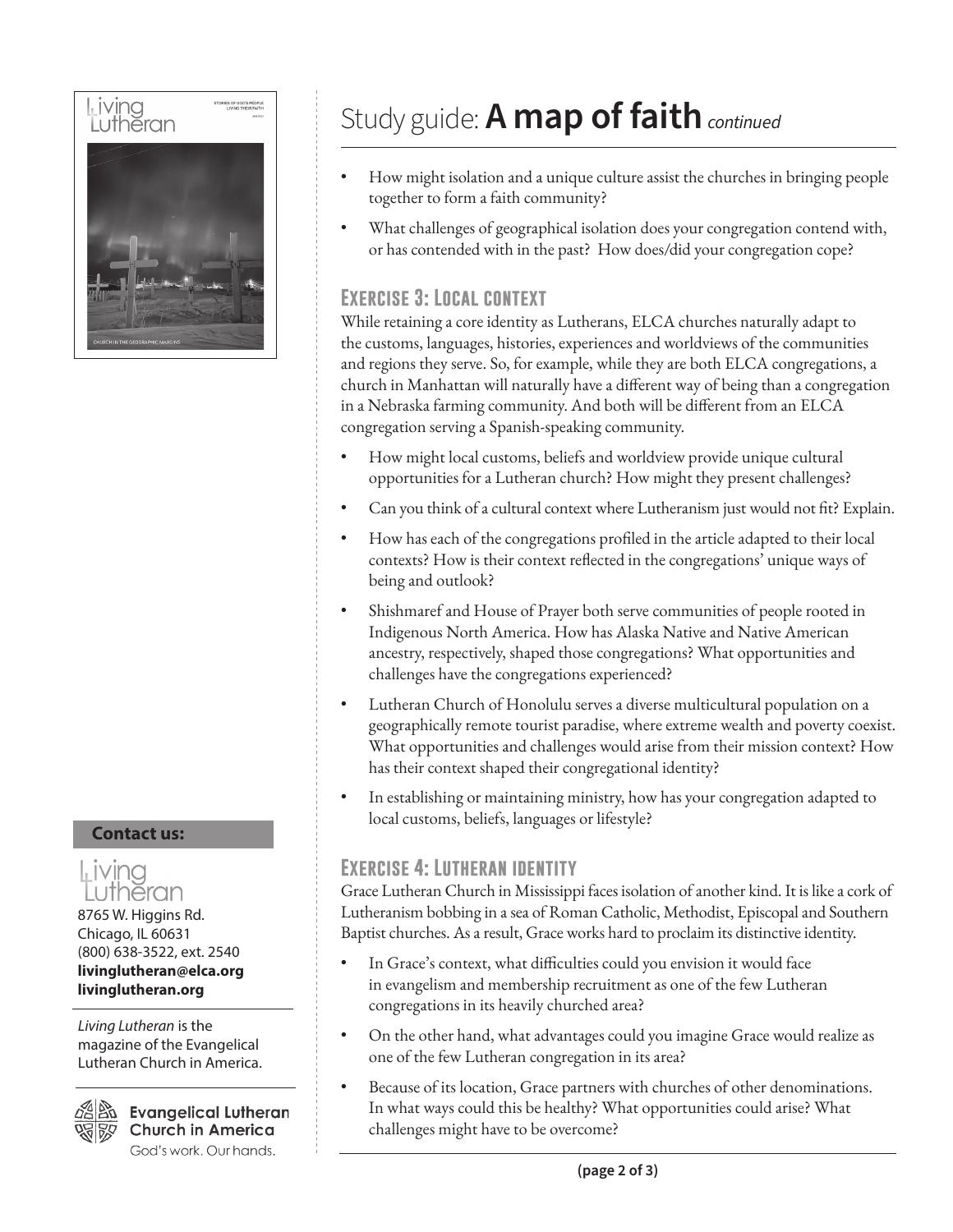

#### **About the study guide author:**

#### **Rob Blezard**

is pastor of St. Paul Lutheran Church in Aberdeen, Md. He earned a Master of Divinity degree



from Boston University School of Theology and has done further study at the Lutheran Theological Seminary at Gettysburg (Pa.), now called United Lutheran Seminary.

#### **Contact us:**



8765 W. Higgins Rd. Chicago, IL 60631 (800) 638-3522, ext. 2540 **livinglutheran@elca.org livinglutheran.org**

*Living Lutheran* is the magazine of the Evangelical Lutheran Church in America.

**Evangelical Lutheran Church in America** God's work. Our hands.

## Study guide: **A map of faith***continued*

• Describe your congregation's context. How does your congregation assert and proclaim its Lutheran identity in your context? Is it relatively easy or difficult? Explain. How do the challenges and opportunities compare to those of Grace?

#### **Exercise 5: Serving neighbors**

Jesus commands us to love one another in tangible ways, such as feeding the hungry, clothing the naked, tending to the sick and visiting the imprisoned. All of the congregations profiled have worked to assist neighbors in need.

- Reviewing the article, how has each congregation responded to the needs of their community?
- What in their contexts has given them unique challenges? Unique opportunities?
- How has your congregation reached out to the needy of your community or region?
- What factors would make your congregation's outreach unique from others in the ELCA?

#### **Discussion questions**

- The article profiles congregations on the fringe of mainstream ELCA Lutheranism. What do they all have in common? What is distinct for each? How do their stories and ministries differ from that of your congregation? How are they similar? In what ways are they all/we all distinctly Lutheran?
- How has your ministry context shaped your congregational identity? What opportunities and challenges are unique to your congregation, compared to others elsewhere in our denomination?
- Though each of the profiled congregations is unique in its own way, would you agree that no two ELCA congregations are alike? Why or why not?
- What are the contextual factors that go into formulating a congregation's identity? List them, and then explain how each has shaped the identity of your own congregation.
- Many congregations in areas where Lutherans are strong (such as Illinois and Pennsylvania) nonetheless can point to struggles with identity and cultural expression in their context. For example, churches founded to serve immigrants from Germany or Sweden who didn't speak English and clung to the customs, foods and attributes of their native lands. Describe your congregation's history. What vestiges of its founding culture are present in congregational life today?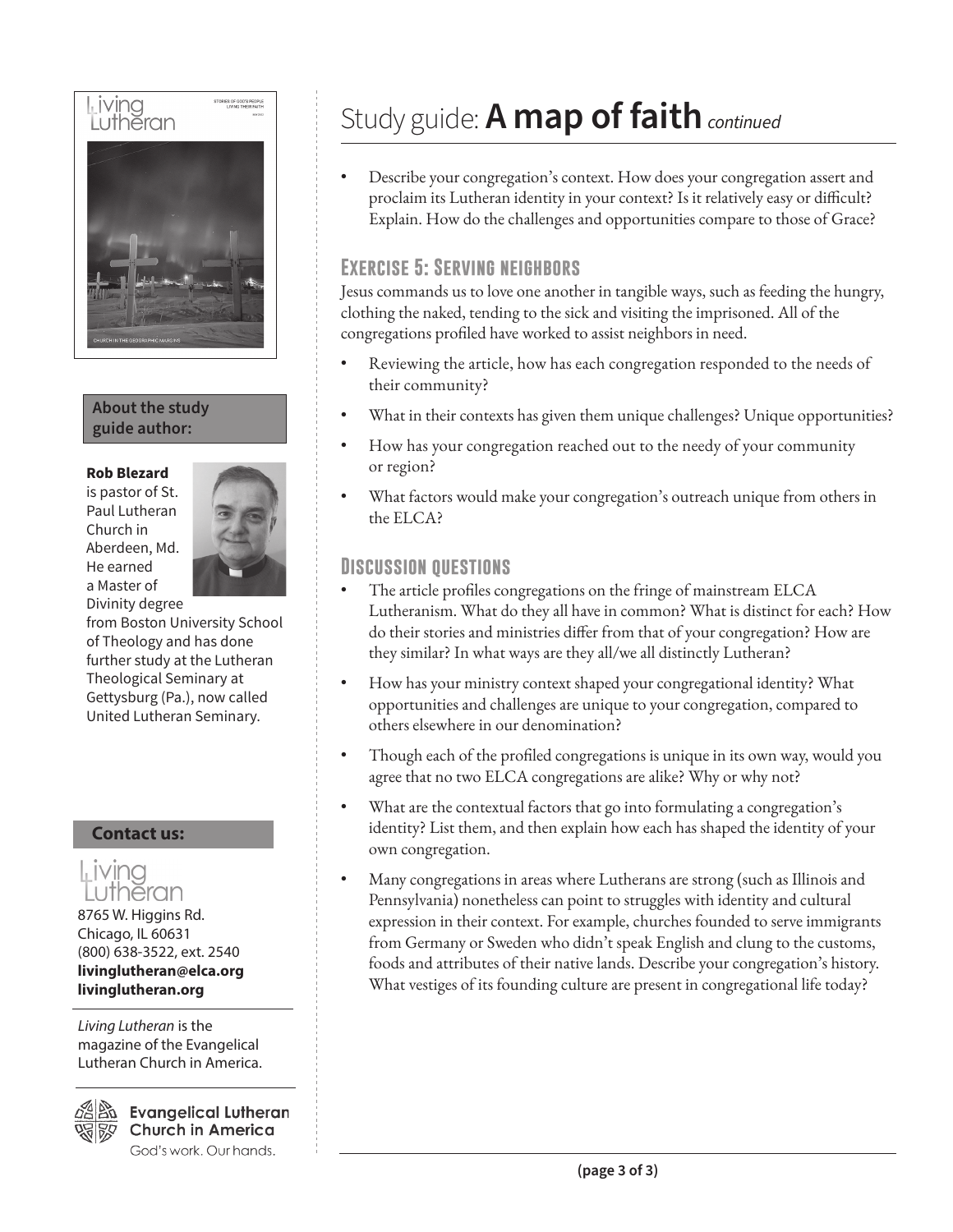Photo: Courtesy of Anna Silco Photo: Courtesy of Anna Silco

# $map$  of faith *By Megan Brandsrud*

The northern lights glow in the sky above Shishmaref (Alaska) Lutheran Church, the ELCA's northernmost congregation.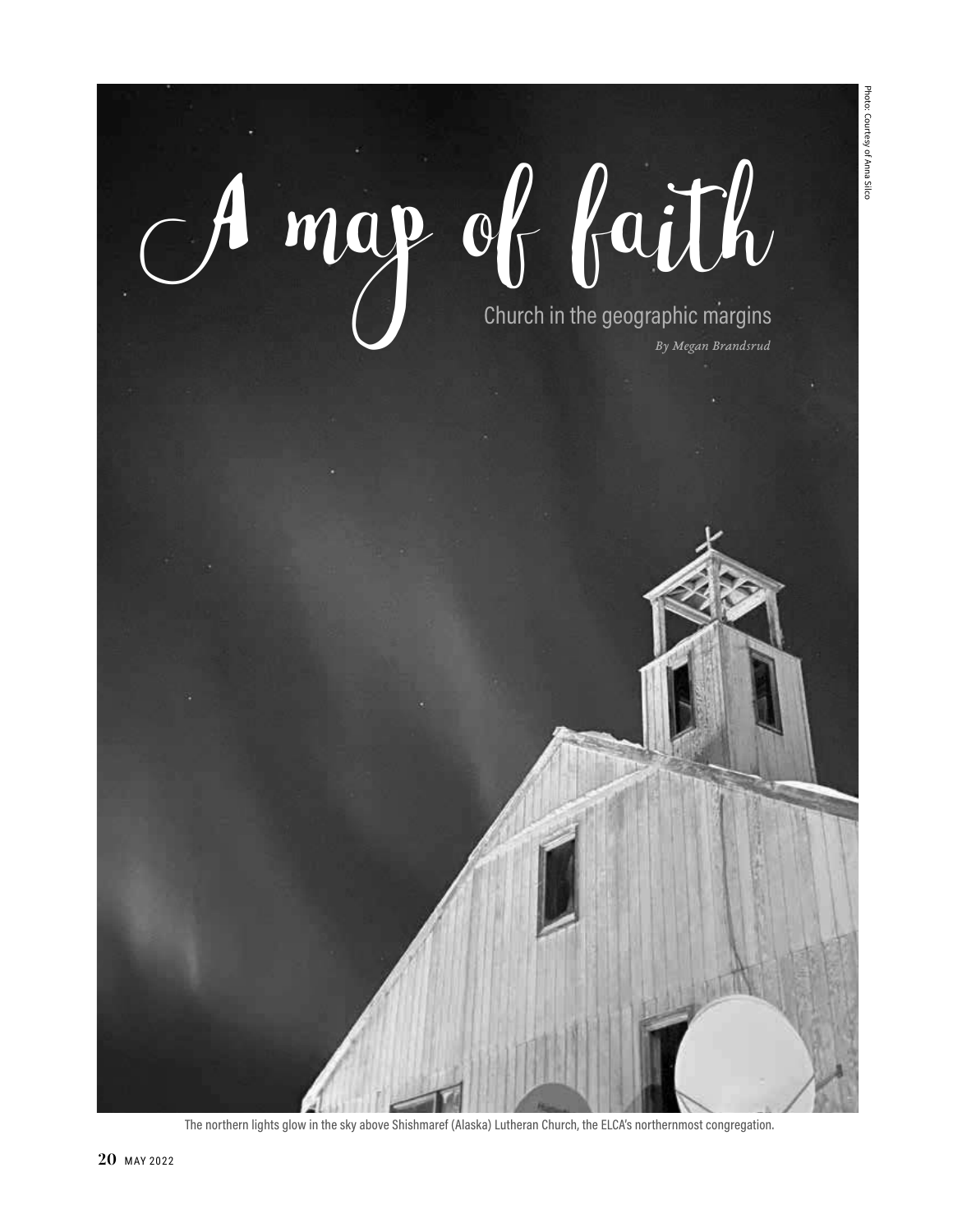With nearly 9,000 congregations across the United States and in the Caribbean, the ELCA's ministry encompasses the geographic diversity of the country. For some congregations, their distinct location plays a part in shaping their ministries. Whether they're in physically remote locations or an area where simply being Lutheran might feel singular, they exemplify the expansive work of the church.

Deeply in tune with their mission and faithfully committed to their communities, these ministries reveal that God's love knows no boundaries, even if maps do.

#### **Sharing is the culture**

Five miles off the coast of mainland Alaska, near the Bering Strait, is a small island barely more than 2 square miles. This island is home to the nearly 600 people who live in Shishmaref, Alaska, and to the ELCA's northernmost congregation—Shishmaref Lutheran Church. In fact, it's the only church on the island.

"Basically everyone knows each other because it is such a small island, and many are related," Anna Silco said. "It's also unique because about 40% of the island is under the age of 18." Anna and her husband, Aaron Silco, became part of this community in September 2021 when they began their first calls as pastors of Shishmaref Lutheran.

There is a deep significance to the meaning of community in Shishmaref, one that is rooted in tradition and imparted knowledge. Most of the people who live in Shishmaref are Iñupiat, a group of Alaska Natives. Many practice subsistence living—hunting, fishing and gathering for food.

"A lot of people share this wisdom across generations," Anna said. "And there is the sharing of the food that follows. If you get a moose, you will share that with elders in the community."

The church, along with the school, is one of the main gathering places on the island. It's where the whole village meets to share a Thanksgiving feast and to celebrate Christmas. Yet, with the interconnectedness of the community, a lot of ministry takes place outside of the church—often in people's homes.

"People request house blessings, and that's always a nice chance to go visit people," Anna said. "And people will call the parsonage and ask for prayer for a very specific thing—even people we have never seen on Sunday mornings."

The church is also one place where the community helps pass down the Inupiaq language to younger generations, as it is used to sing the doxology and some hymns.

"I think the church and song is a way for people to get more engaged in the language, as having

# **"it's an exciting way the church is helping keep the language alive and working toward honoring and preserving the culture."**

song helps learn a new language," Anna said. "The culture teacher at the school uses songs from church to help teach some of the Inupiaq words, so it's an exciting way the church is helping keep the language alive and working toward honoring and preserving the culture."

The interconnectedness of the community also creates a spirit that exudes forgiveness and grace, Aaron said. "Since there are 600 people here, if they held onto grudges, the community would have died out a long time ago," he said. "There is a lot of coming to the table to make sure things work out for the benefit of all. There is a lot of working through things together."

In 2016, the village voted to relocate Shishmaref to mainland Alaska due to the impacts of permafrost thaw and erosion, but the move hasn't happened due to lack of financing. Still, climate change continues to affect the way of life, with some in the village even citing it as a cause of death. It was blamed, for example, when a family lost a member who fell through sea ice on a snow machine.

"Those deaths can really hit home for people on the fact that the landscape is changing so much all the time," Anna said.

While the impacts of climate change might be felt more acutely in Shishmaref than in the middle of the United States, Anna said it's important to remember there is still "so much regular life happening" and many ways faith shows up amid it all.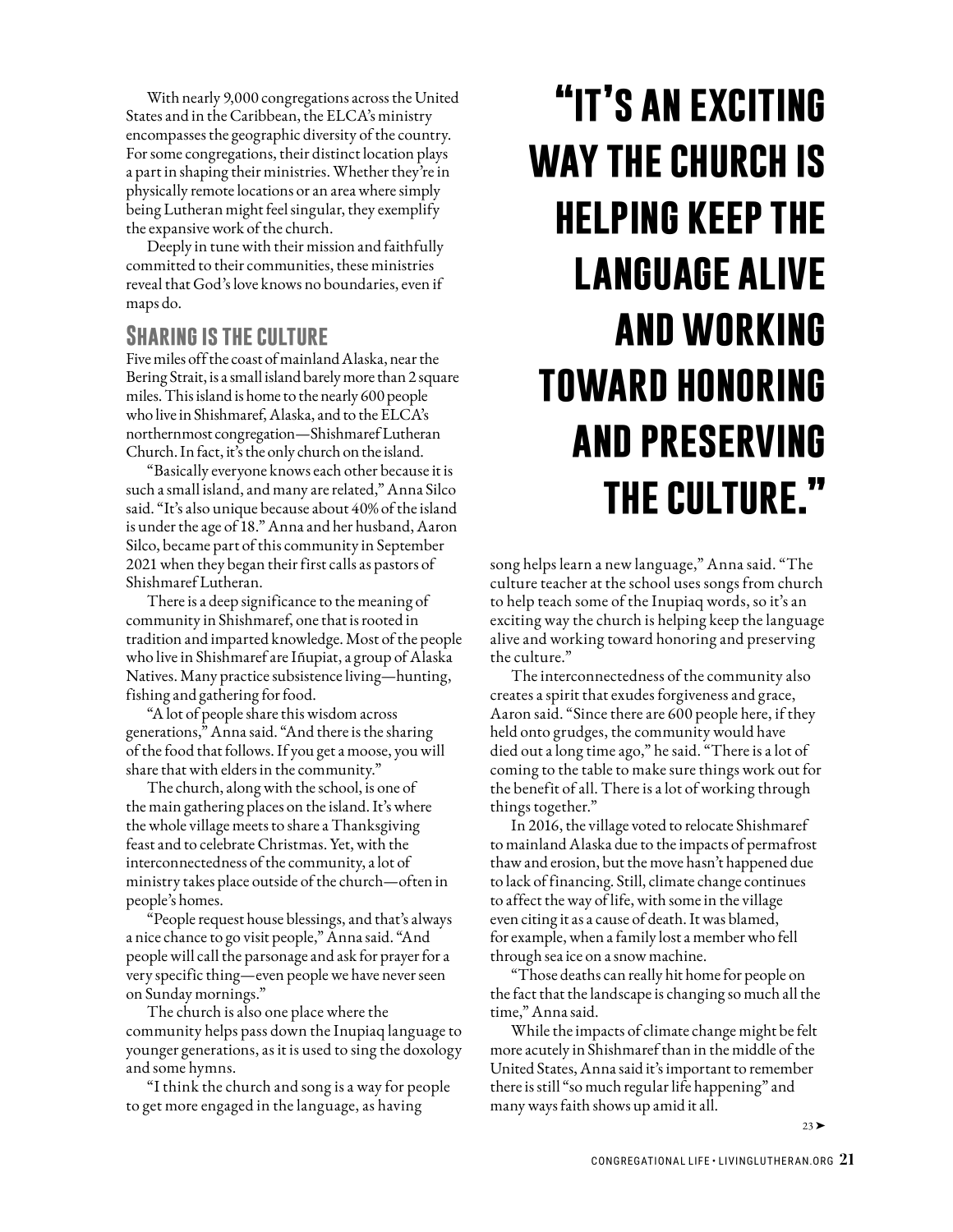

House of Prayer, an ELCA congregation on the Navajo Lutheran Mission in Rock Point, Ariz., gathers for an Easter sunrise service. The mission is located in a remote area with food and medical services more than 50 miles away.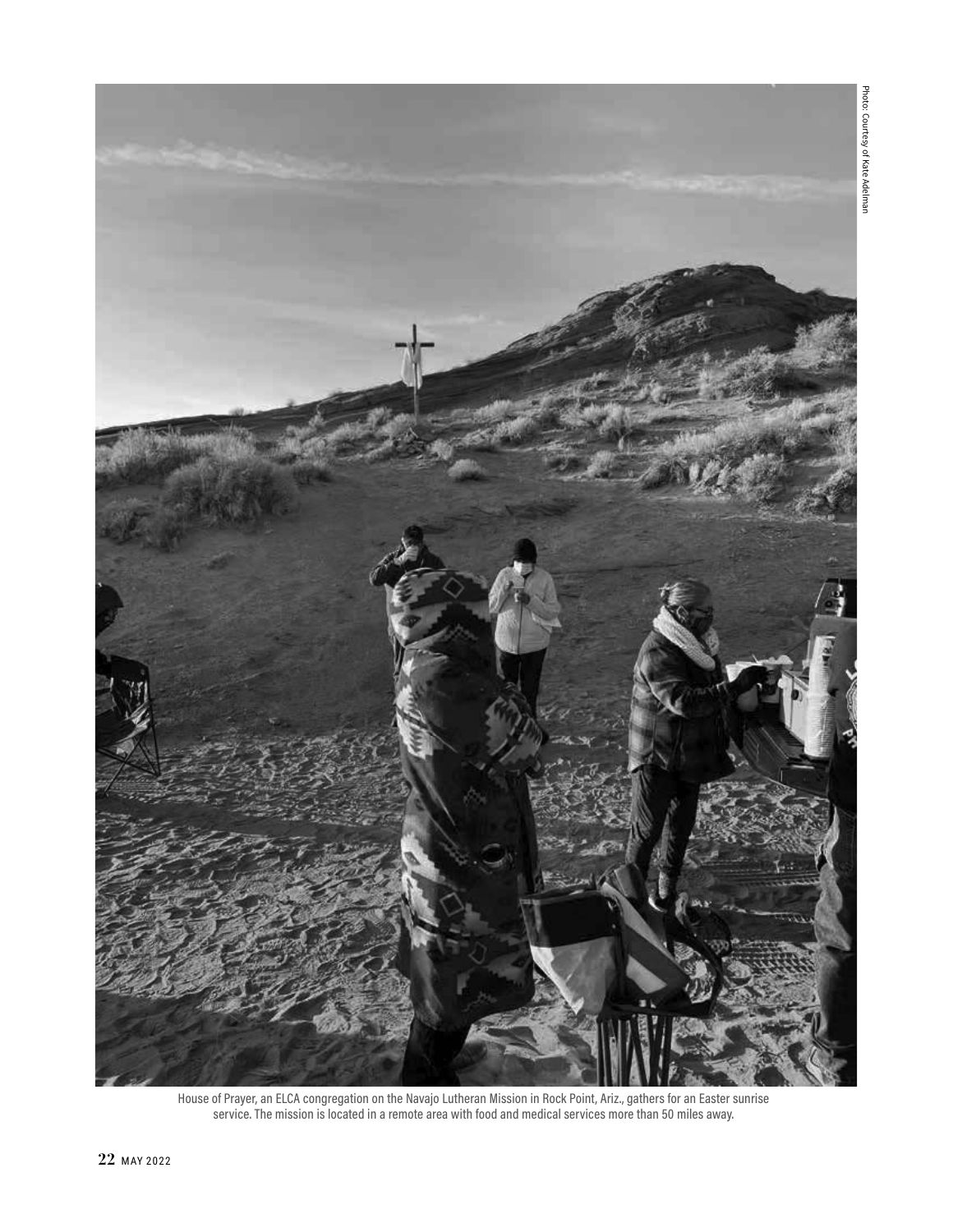

Members of Lutheran Church of Honolulu participate in a beach cleanup. The congregation is one of 10 ELCA churches in the state, spread across four of the Hawaiian islands.

"God is still at work in the everyday aspects of life and the culture here," she said, "in the traditions of singing together, caring for each other and celebrating."

#### **Island connections**

Travel 3,000 miles to the south and you'll land on a different island—a more tropical one—in the middle of the Pacific Ocean. There the Lutheran Church of Honolulu (LCH) has been serving its inner-city neighbors and welcoming tourists on Hawaii's Oahu island for more than 100 years.

LCH is well-known for its music programs, which are heard in worship services and through a regular concert series. "People often find us because they hear about the music, and they come for that," said Jeff Lilley, who has served the congregation for nearly 15 years. "We've featured everything from Bach to Cat Stevens."

During the pandemic, the congregation started an online jazz concert series. "Live performances came to an end, and we wanted to support the musicians who were unemployed and had been a big part of our ministry for so many years," Lilley said. "We also wanted to help provide meaningful experiences for people who were stuck in their homes."

As it did for so many congregations, the pandemic affected LCH's ministry, but members are now resuming their outreach programs to the LGBTQIA+ community, people who are experiencing homelessness and those who are food insecure.

And with their location near the Waikiki neighborhood, a hub for tourism in Honolulu, the congregation always extends a warm welcome to

# **"We're working with the people who live and work here in Hawaii, who love God and are doing God's work here."**

visitors and shares information with hotels about worship services. But Lilley said their attention remains focused on outreach to the community.

"As tourists start to return, we do want to provide for them while they're on the island, but for the most part, they have a church home—and there is so much work we need to do in our community," he said.

"Homelessness here in Hawaii is at absolutely terrible rates. Our cost of living is remarkable. The median home price just topped \$1.1 million. And we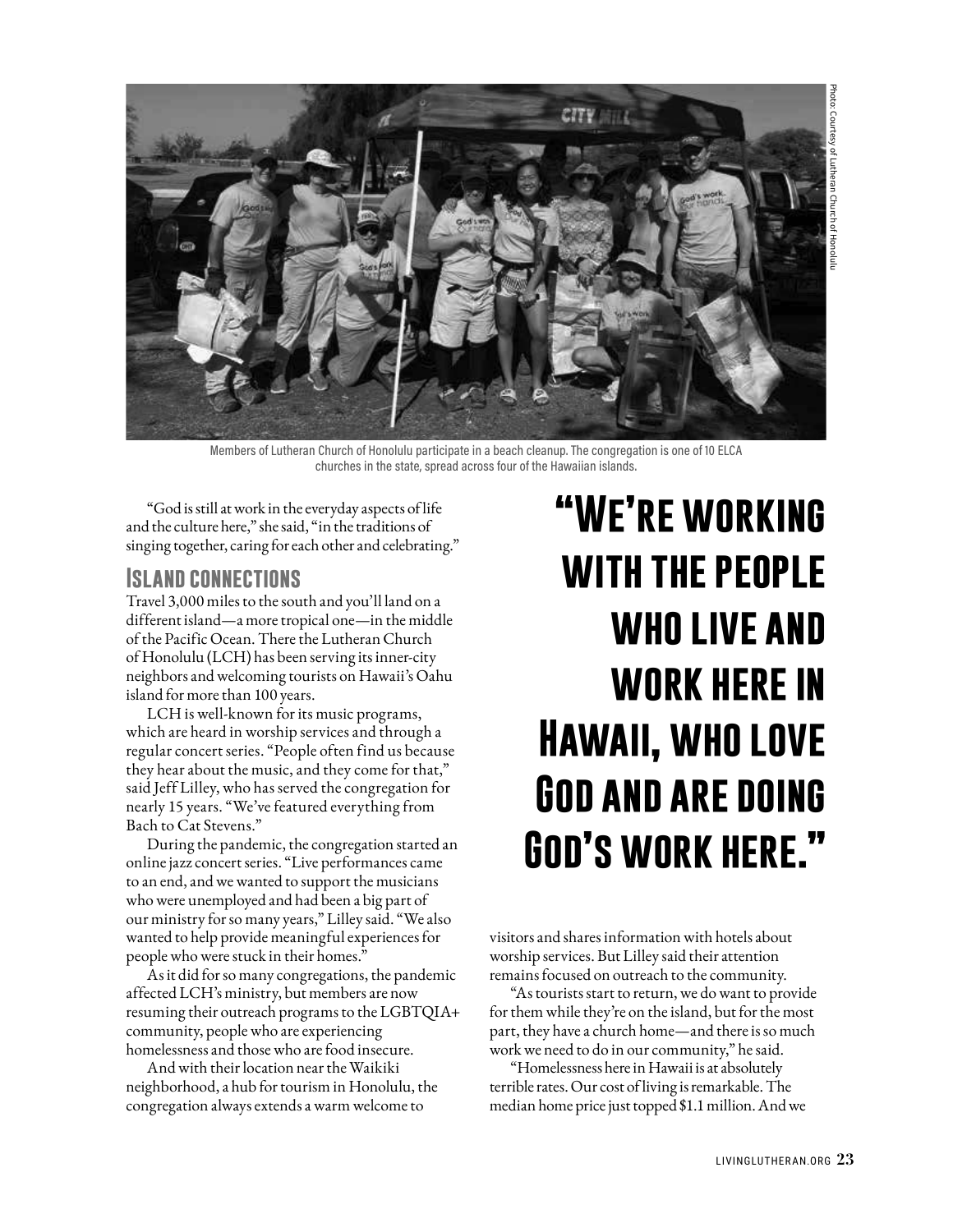

Grace Lutheran in Long Beach, Miss., builds relationships with its community through its vacation Bible school, which includes many participants who aren't members of the congregation.

have a high incidence of poverty that has only grown as a large percentage of people here are employed by the tourism industry and were thrown out of work over the last two years. We've recommitted ourselves to working more deeply in the community for those folks."

The congregation supports a local nonprofit, Family Promise of Hawaii, that helps prevent homelessness, and they have shopped for and prepared meals with the Institute for Human Services to feed those who are experiencing homelessness.

LCH has also partnered with other ELCA congregations on Oahu for a long-running outreach ministry called One Pot One Hope, hosted by Maluhia Lutheran Church. Volunteers from the congregations gather once a month to prepare lunches of chili and rice and deliver them to homeless encampments.

Such outreach programs exemplify the reality that contrasts the misconceptions Lilley said many people have of ministry in Hawaii—that it's only a paradise all the time.

"We are one of the most multicultural places in the U.S., and that is tremendous fun," he said. "But we also have people here who say they haven't been to the beach in 20 years because they are having to work multiple jobs just to live here."

Lilley said he hopes other congregations across the ELCA see the similarities in their mission and ministry—that they're all church together.

"We're working with the people who live and work here in Hawaii, who love God and are doing God's work here just like they're doing it in Wisconsin," he said. "We just face a different set of challenges and opportunities."

#### **A welcome message**

Grace Lutheran in Long Beach, Miss., is located in the heart of the U.S. Bible Belt. It's one of just 10 ELCA congregations in a state of nearly 3 million people.

# **"A lot of people still don't know who Lutherans are, and we've been working hard to change that."**

"Here on the Mississippi coast, the largest traditional denomination is Roman Catholic, followed by Methodist, Episcopal and Southern Baptist," said Dave Parr, pastor of Grace. "A lot of people still don't know who Lutherans are, and we've been working hard to change that."

At times, these efforts have led to some interesting conversations. "We've been asked if the Lutheran church is a cult because it's named after a person," he said. "We are trying to raise awareness through community outreach so people know the ELCA is a viable, legitimate community of faith and that [Lutheranism] is a major denomination within the world. That message is slowly but surely getting out."

Grace is active in many outreach ministries to help serve its community of about 15,000. One such ministry is its food pantry, which opens once a month and serves about 25 families each time. "In 2021 we spent about \$5,700 buying groceries for the pantry," Parr said. "This is a very important service for this community."

The congregation also does community outreach as part of an ecumenical organization with four other area churches (United Methodist, Baptist, Catholic and Presbyterian). "We formed to make Long Beach Outreach, and we pool our resources to help people who need assistance with dental bills and vision bills," Parr said.

Grace also has its own Good Samaritan fund that helps people with needs that Long Beach Outreach can't address, such as rent or utilities.

Vacation Bible school is another way the congregation connects with its neighbors. Parr said